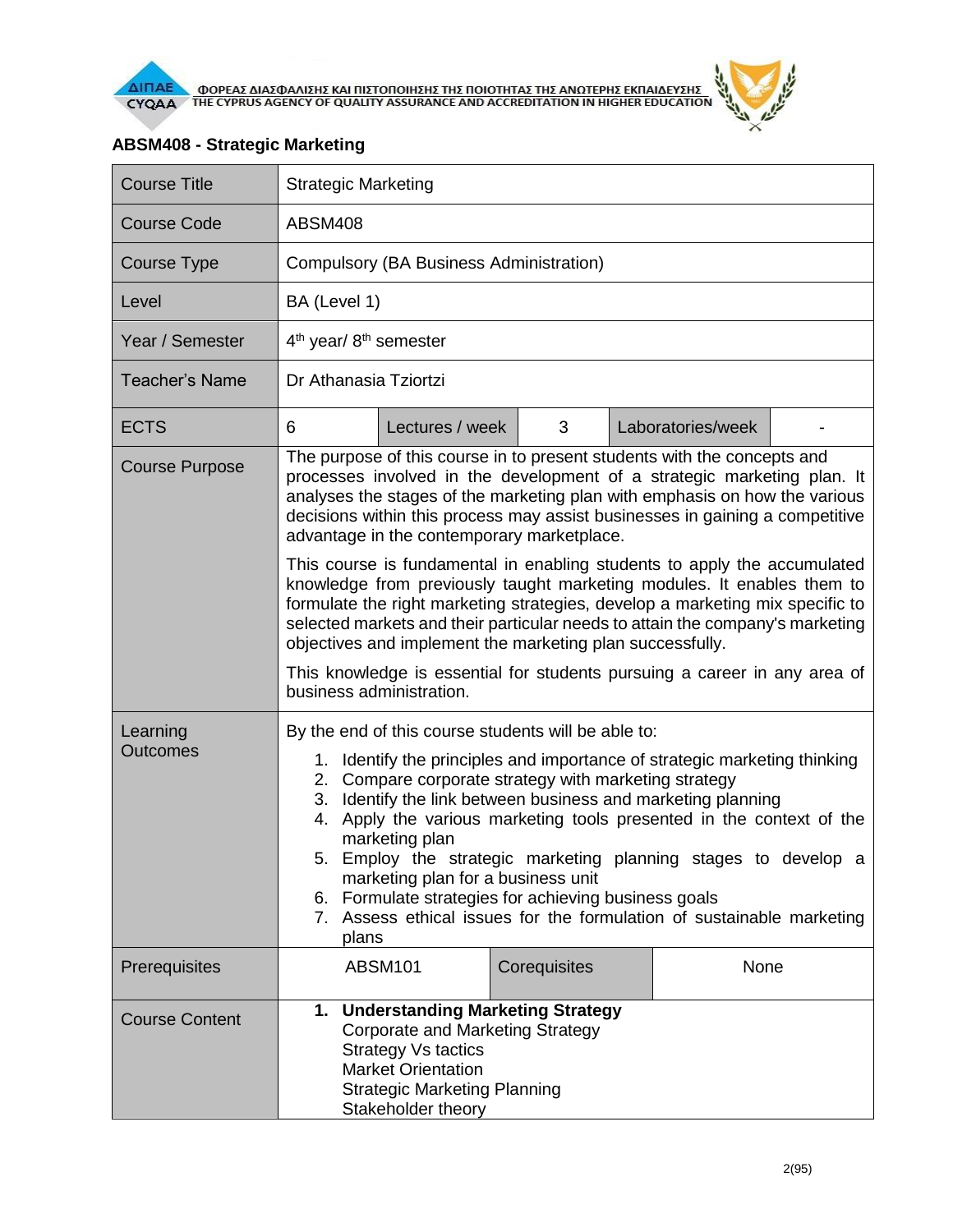



| Introduction to the strategic marketing process and the marketing<br>plan                                                                                                                                                                                |
|----------------------------------------------------------------------------------------------------------------------------------------------------------------------------------------------------------------------------------------------------------|
| 2. Understanding the marketing environment<br><b>Internal Analysis</b><br>Organizational Strengths and Weaknesses<br>The PLC<br>Product Portfolio Analysis (BCG Matrix)                                                                                  |
| <b>External Analysis</b><br><b>Market Threats and Opportunities</b><br>The competitive environment<br>Porter's Model of Industry Attractiveness<br>The impact of the internet on the competitive environment<br>Macro-environmental analysis             |
| 3. Marketing planning elements<br><b>Business mission</b><br><b>SWOT analysis</b><br>Ansoff's product/Market expansion grid<br>The GE matrix<br>Objectives<br>Value based marketing                                                                      |
| 4. Core Strategy: Market segmentation, targeting and positioning<br>Market segmentation process<br>Bases for market segmentation<br><b>Targeting strategies</b><br><b>Strategic Positioning</b>                                                          |
| 5. Shaping the marketing mix<br>Product development<br>Price<br><b>Distribution</b><br>Promotion                                                                                                                                                         |
| 6. Communicating Effectively<br>Corporate Image and Corporate Identity<br><b>Integrated Marketing Communications</b><br>Organizational Challenges to Implementing the IMC concept<br>IMC in the online environment<br><b>Brands and Brand Strategies</b> |
| 7. Implementation and Control<br>The Main Factors Influencing Strategy Implementation<br><b>Metrics</b><br>Controlling Marketing Plan implementation<br>The importance of internal marketing                                                             |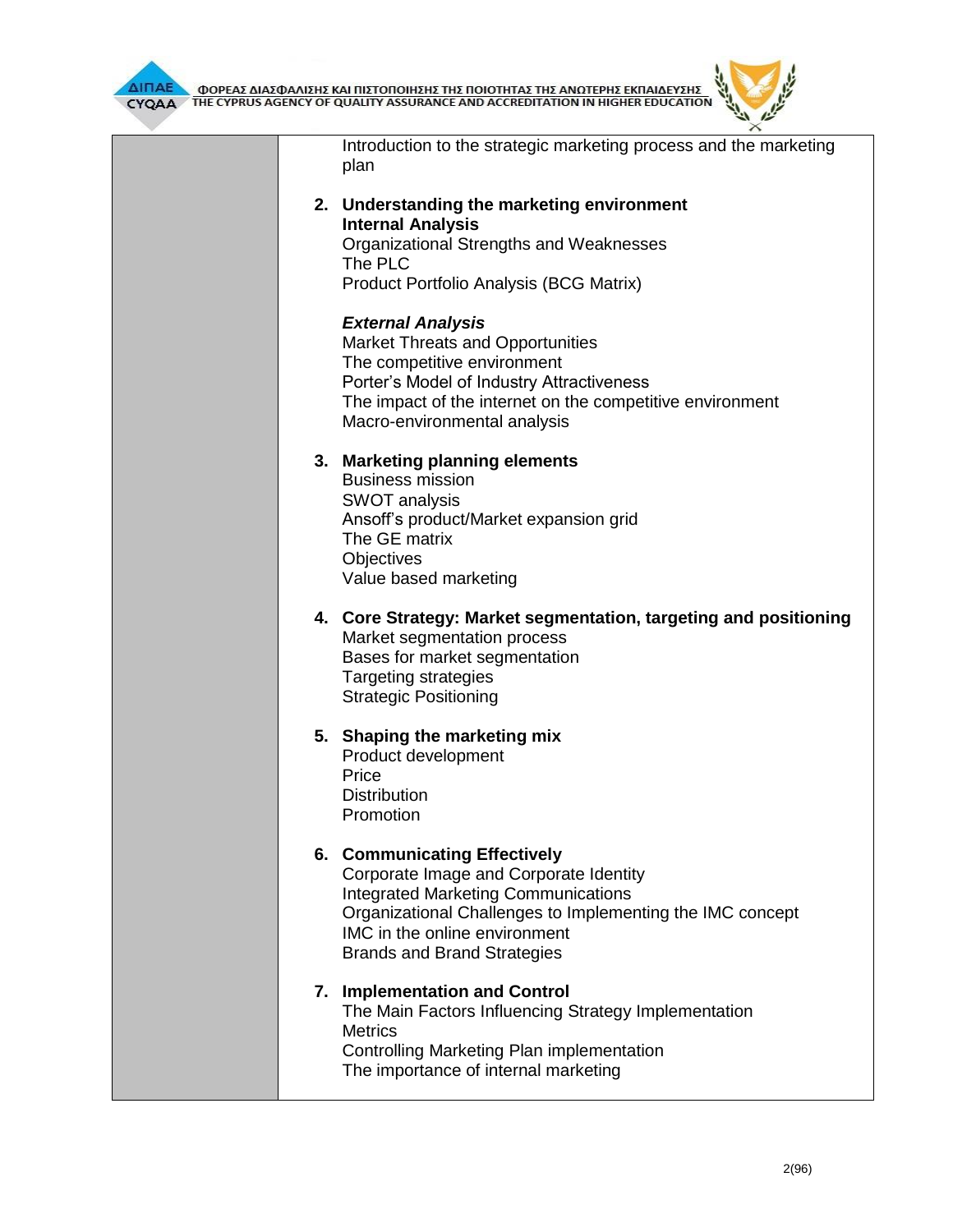

**AITIAE A OOPEAE AIAE DANIERE KAI TIIETOTOIRERE TRE TOIOTRTAE TRE ANOTEPRE EKTIAIAEYERE CYQAA FIRE CYPRUS AGENCY OF QUALITY ASSURANCE AND ACCREDITATION IN HIGHER EDUCATION** 

|                         | 8. Ethics in Marketing strategy<br>Sustainable and Green Marketing Strategies<br>Social Marketing<br>Marketing to children                                                                                                                                                                                                                                                                                                                                                                                                                                                                                                                                                                                                                                                                                                                                                                                                                                                                                                                                                                                                                                                                                                                                                                        |  |  |  |  |
|-------------------------|---------------------------------------------------------------------------------------------------------------------------------------------------------------------------------------------------------------------------------------------------------------------------------------------------------------------------------------------------------------------------------------------------------------------------------------------------------------------------------------------------------------------------------------------------------------------------------------------------------------------------------------------------------------------------------------------------------------------------------------------------------------------------------------------------------------------------------------------------------------------------------------------------------------------------------------------------------------------------------------------------------------------------------------------------------------------------------------------------------------------------------------------------------------------------------------------------------------------------------------------------------------------------------------------------|--|--|--|--|
| Teaching<br>Methodology | The taught part of this course is delivered to the students by the means of<br>thought 3 hour lectures per week with the help of power point presentations.<br>Video and other visual material is also used to demonstrate the application<br>of the course's content by real life companies and to provide students with<br>information by experts (e.g. CEO's, marketing professionals).                                                                                                                                                                                                                                                                                                                                                                                                                                                                                                                                                                                                                                                                                                                                                                                                                                                                                                        |  |  |  |  |
|                         | In addition to the lectures, students are encouraged to participate in active<br>discussions, questions and answer and debates. In class group work<br>involving brainstorming and cooperative learning is an important part of this<br>courses teaching methodology. Students are often requested to work on<br>small tasks/challenges or short case studies in order to consolidate the<br>theoretical concepts taught.                                                                                                                                                                                                                                                                                                                                                                                                                                                                                                                                                                                                                                                                                                                                                                                                                                                                         |  |  |  |  |
| <b>Bibliography</b>     | <u>Textbooks:</u><br>(a)<br>Wood, M. B. (2014) Essential Guide to Marketing Planning.<br><b>Pearson Education</b><br>(b) References:<br><b>Book</b><br>Cravens, D.W. and Piercy, N.F. (2012) Strategic Marketing.<br>$\circ$<br><b>McGraw Hill Education</b><br>Jobber, D. And Ellis-Chadwick, F. (2019) Principles and<br>$\circ$<br>Practice of Marketing (9th Edition). McGraw Hill<br><b>Journal articles</b><br>Meire, M., Hewett, K., BAllings, M., Kumbar, V. and Van de<br>$\circ$<br>Poel, D. (2019) The Role of Marketer-Generated Content in<br>Customer Engagement Marketing, Journal of Marketing,<br>83(6), p. 21-42<br>Ozkaya, H. E. H., Droge, C., Hult, T. M., Clantone, R. and<br>$\circ$<br>Iskaya, E. (2015) Market Orientation, knowledge<br>competence and innovation. International Journal of<br>Research in Marketing, 32(3), p.309-318<br>Papadas, K., Avlonitis, G.J., Carrigan, M. and Piha, L.<br>$\circ$<br>(2019) The interplay of strategic and internal green<br>marketing orientation on competitive advantage. Journal of<br>Business Research, 04, p.632-643<br>Tofighi, M., Grohmann, B. and Bodur, H. (2019) Ethical<br>$\circ$<br>attribute and brand concept congruity enhances brand<br>evaluations. European Journal of Marketing, 54(1), p. 79-<br>108 |  |  |  |  |

**Suggested Journals**

ó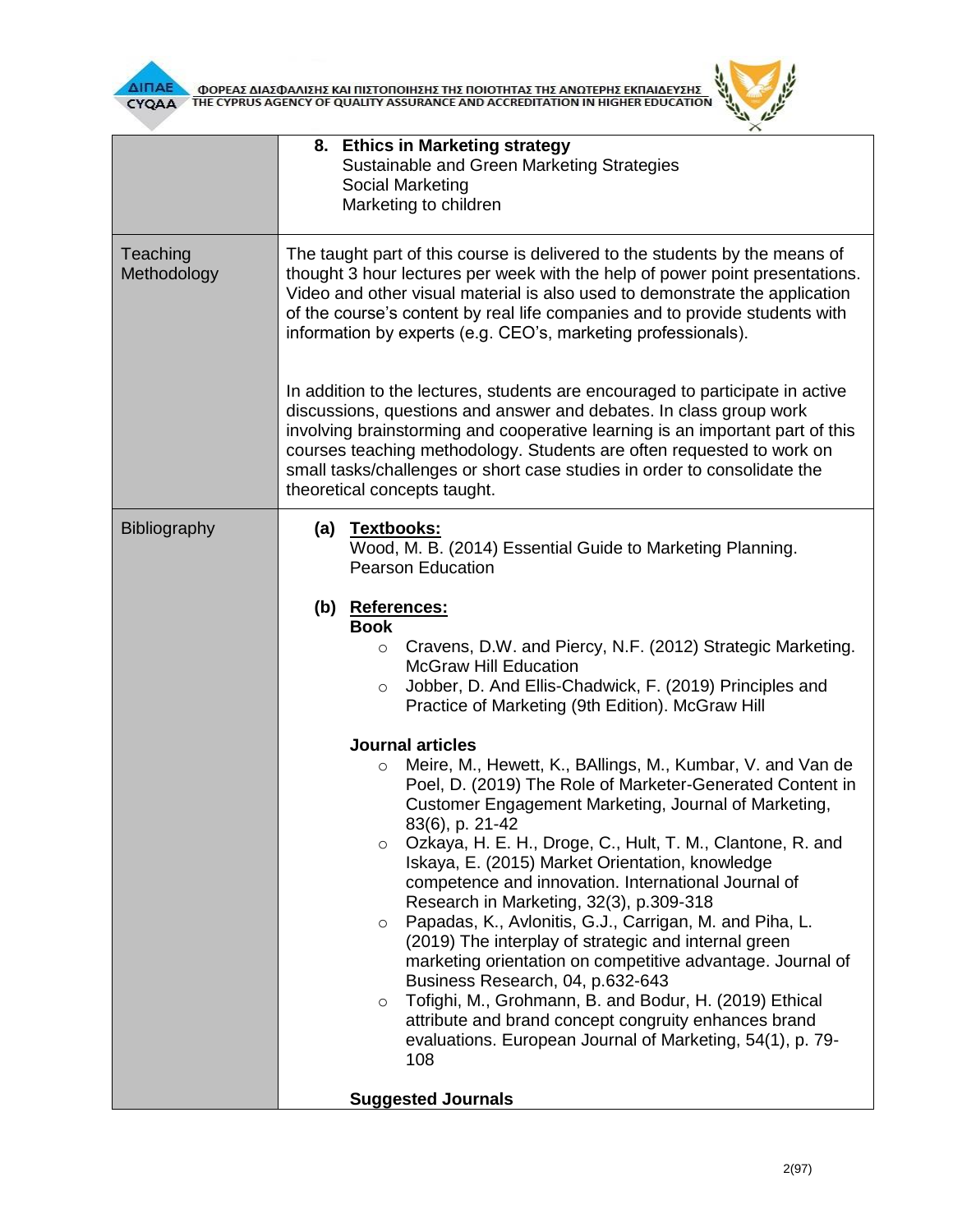



|            | European Journal of Marketing<br>$\circ$<br>International Journal of Advertising<br>$\circ$<br>International Journal of Marketing Communications<br>$\circ$<br>Journal of Consumer research<br>$\circ$<br>$\circ$ Journal of Marketing<br>o Journal of Promotion Management                                                                                                                                                                                                                  |                |  |  |  |
|------------|----------------------------------------------------------------------------------------------------------------------------------------------------------------------------------------------------------------------------------------------------------------------------------------------------------------------------------------------------------------------------------------------------------------------------------------------------------------------------------------------|----------------|--|--|--|
|            | <b>Useful Links</b><br>o Advertising Age www.adage.com<br>DIGIDAY www.digiday.com<br>$\circ$<br>Marketing Week www.marketingweek.com<br>$\circ$<br>MarketingProfs www.marketingprofs.com<br>$\circ$                                                                                                                                                                                                                                                                                          |                |  |  |  |
| Assessment | (g) Methods:                                                                                                                                                                                                                                                                                                                                                                                                                                                                                 |                |  |  |  |
|            | Students will be assessed as follows:                                                                                                                                                                                                                                                                                                                                                                                                                                                        |                |  |  |  |
|            | <b>Final exam</b>                                                                                                                                                                                                                                                                                                                                                                                                                                                                            |                |  |  |  |
|            | <b>Course work</b><br>Group assignment: This is a group assignment. Students are<br>$\circ$<br>requested to present a marketing plan for a selected product<br>Mid term exam<br>$\circ$<br><b>Oral Presentation</b><br>$\circ$                                                                                                                                                                                                                                                               |                |  |  |  |
|            | (h) Criteria:                                                                                                                                                                                                                                                                                                                                                                                                                                                                                |                |  |  |  |
|            | Final/Mid term exams: Assessment criteria are available to the students in<br>relation to each of the written exams (final, mid term)<br>Each question is however assessed using the following general<br>$\circ$<br>criteria :<br>86%-100% excellent/comprehensive answers<br>$\circ$<br>76%-85% very well answered questions<br>$\circ$<br>66%-75% well answered questions<br>$\circ$<br>50%-65% satisfactory answered questions<br>$\circ$<br>0%-49% poor or incorrect answers<br>$\circ$ |                |  |  |  |
|            | <b>Assessed Group Assignment and Oral Presentation</b><br>*The group assignment assessment criteria are as follows:                                                                                                                                                                                                                                                                                                                                                                          |                |  |  |  |
|            | <b>Marketing plan elements</b>                                                                                                                                                                                                                                                                                                                                                                                                                                                               | <b>Maximum</b> |  |  |  |
|            | <b>Business Mission</b><br>1.                                                                                                                                                                                                                                                                                                                                                                                                                                                                | mark<br>5      |  |  |  |
|            | <b>External Marketing Audit</b><br>2.                                                                                                                                                                                                                                                                                                                                                                                                                                                        | 10             |  |  |  |
|            | 3.<br><b>Internal Marketing Audit</b>                                                                                                                                                                                                                                                                                                                                                                                                                                                        | 10             |  |  |  |
|            | <b>SWOT Analysis</b><br>4.                                                                                                                                                                                                                                                                                                                                                                                                                                                                   | 10             |  |  |  |
|            | <b>Marketing Objectives</b><br>5.                                                                                                                                                                                                                                                                                                                                                                                                                                                            | 10             |  |  |  |
|            | 6.<br><b>Core Strategy</b>                                                                                                                                                                                                                                                                                                                                                                                                                                                                   | 15             |  |  |  |